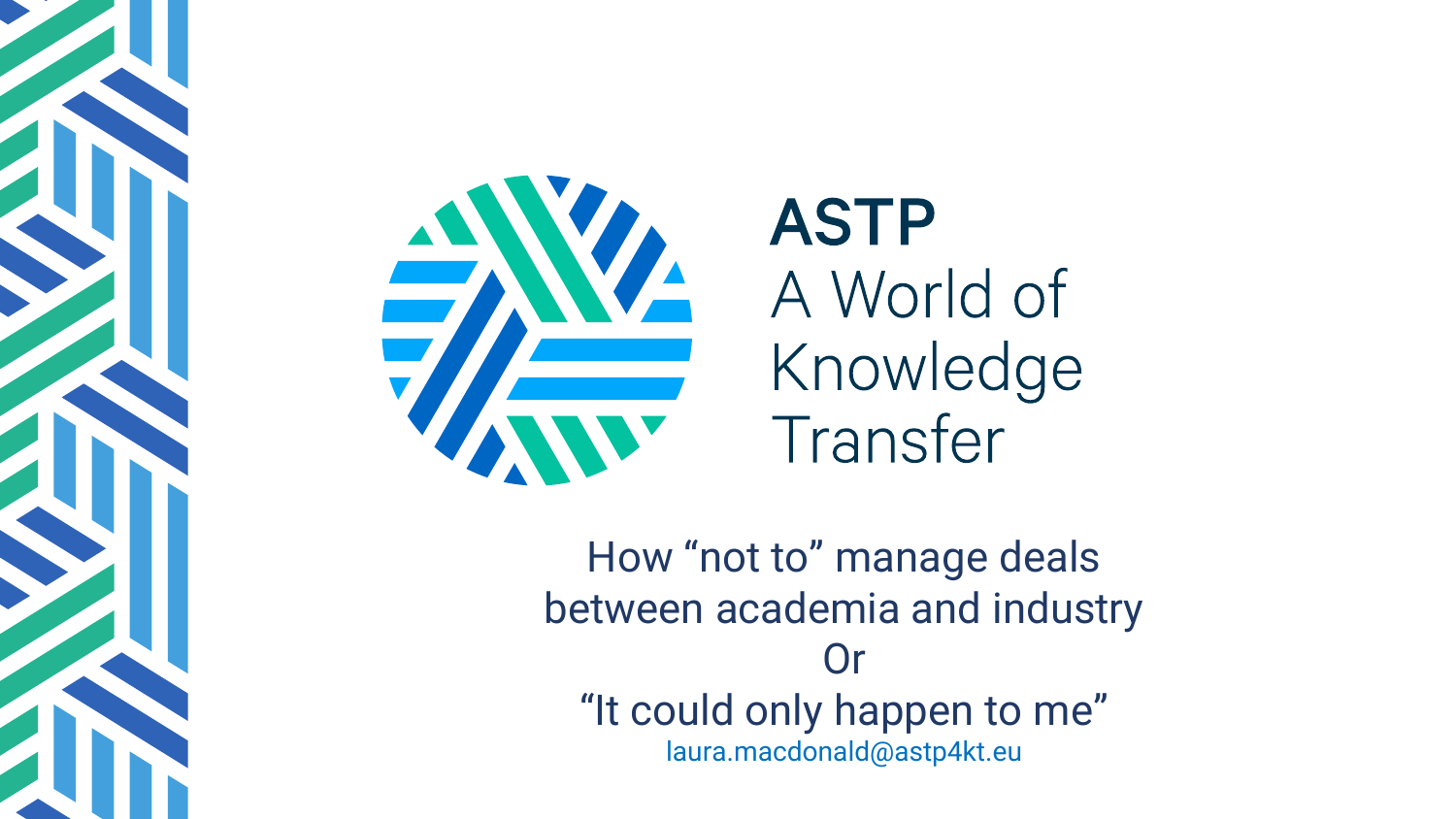

# *Proposed scope of talk*

This talk will share short (true life) case summaries highlighting where things can or have gone wrong:

Setting the scene Negotiation process Living with the deal

Some lessons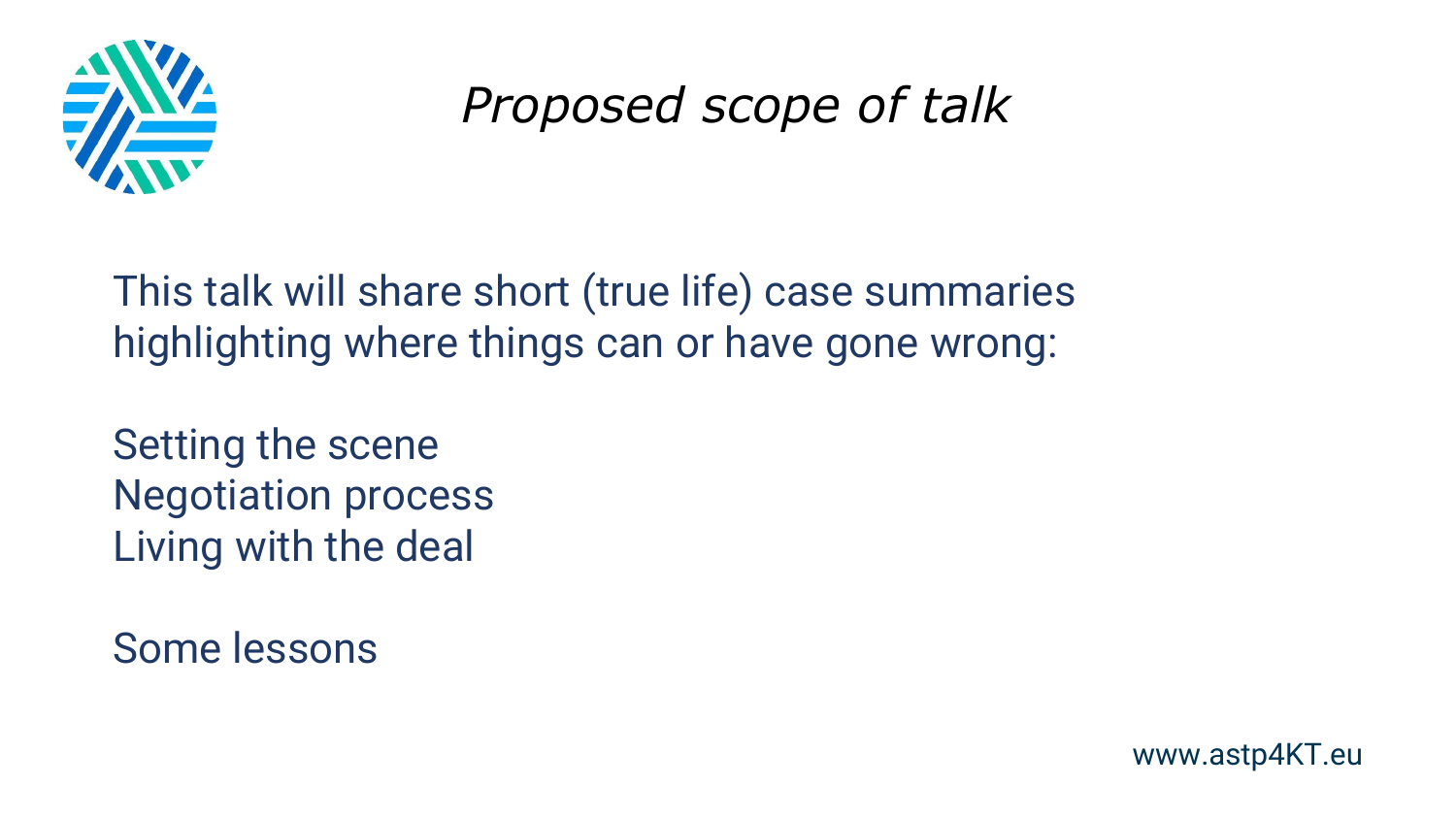

# Setting the scene …..(cast, venue and dialogue)

The Right Opposition- the other side? The Right Team- your own side! To travel or not to travel…. Knowing the technology?

…………..……let the games begin….

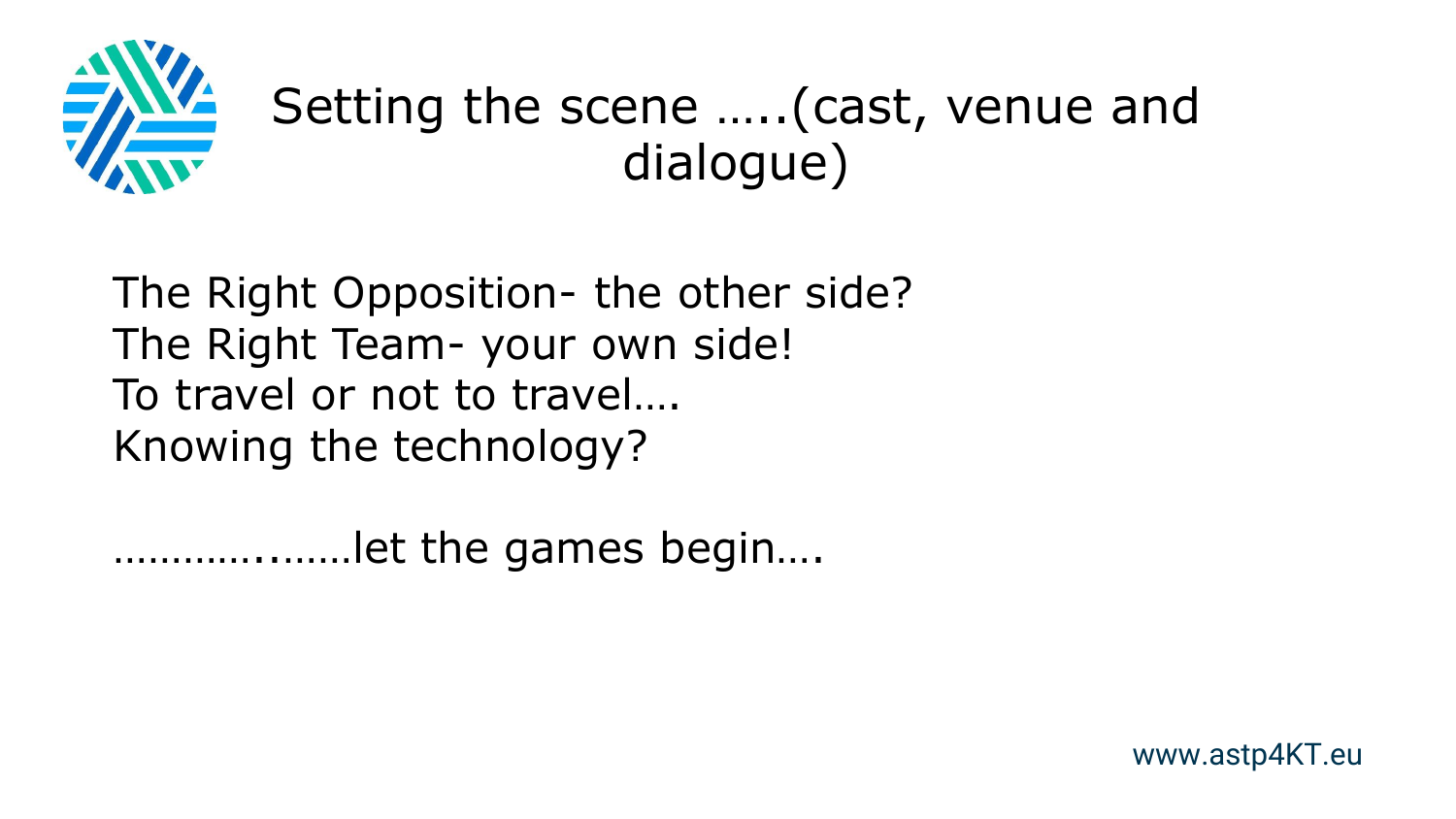

# Pressure during Negotiation- physical factors



Fear Jet Lag Humiliation Academic pressure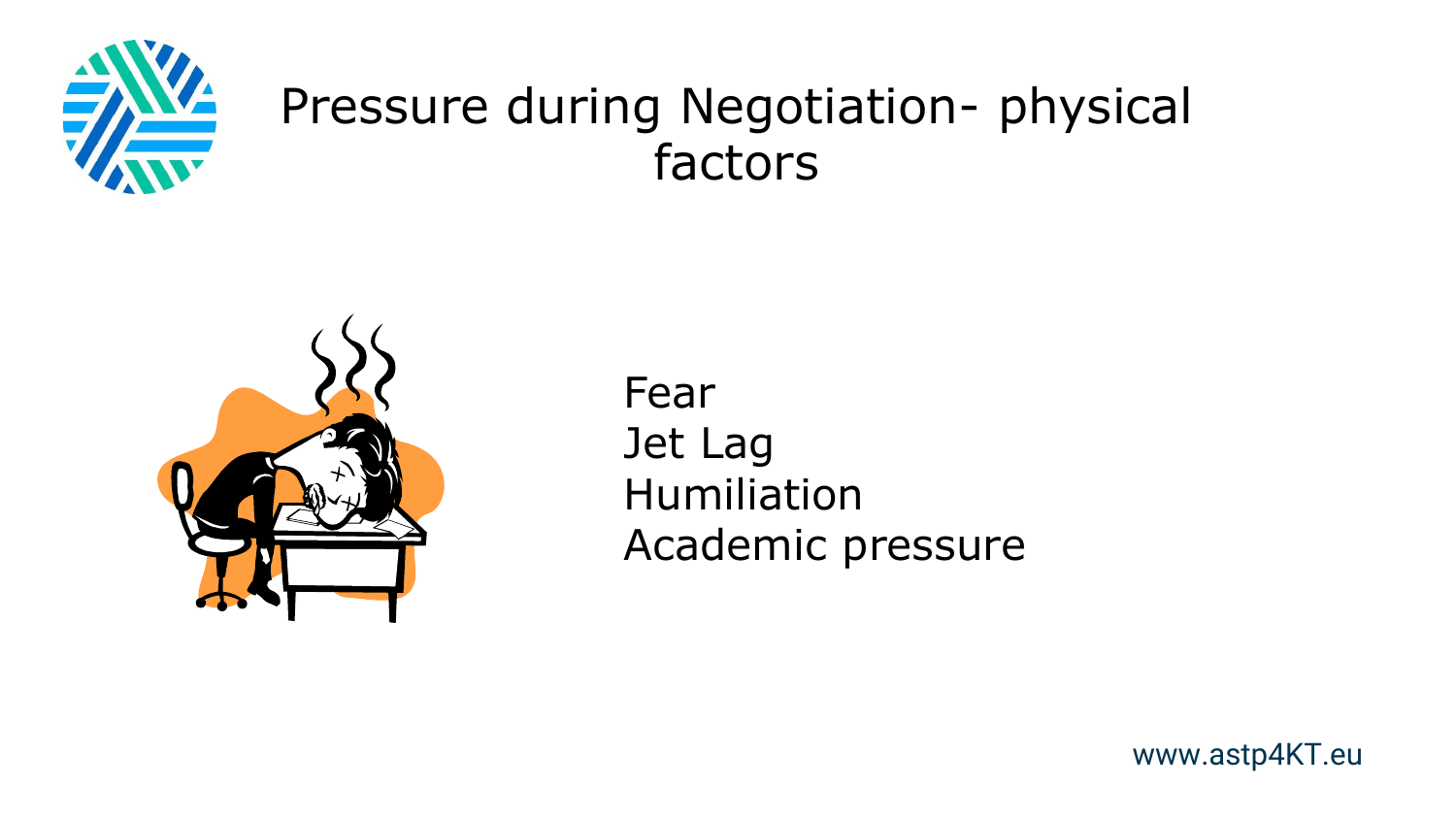

# Pressure during Negotiationdeal factors

Take it or leave it… Moving goal posts …Just say nothing at all…. External time limits Desperation

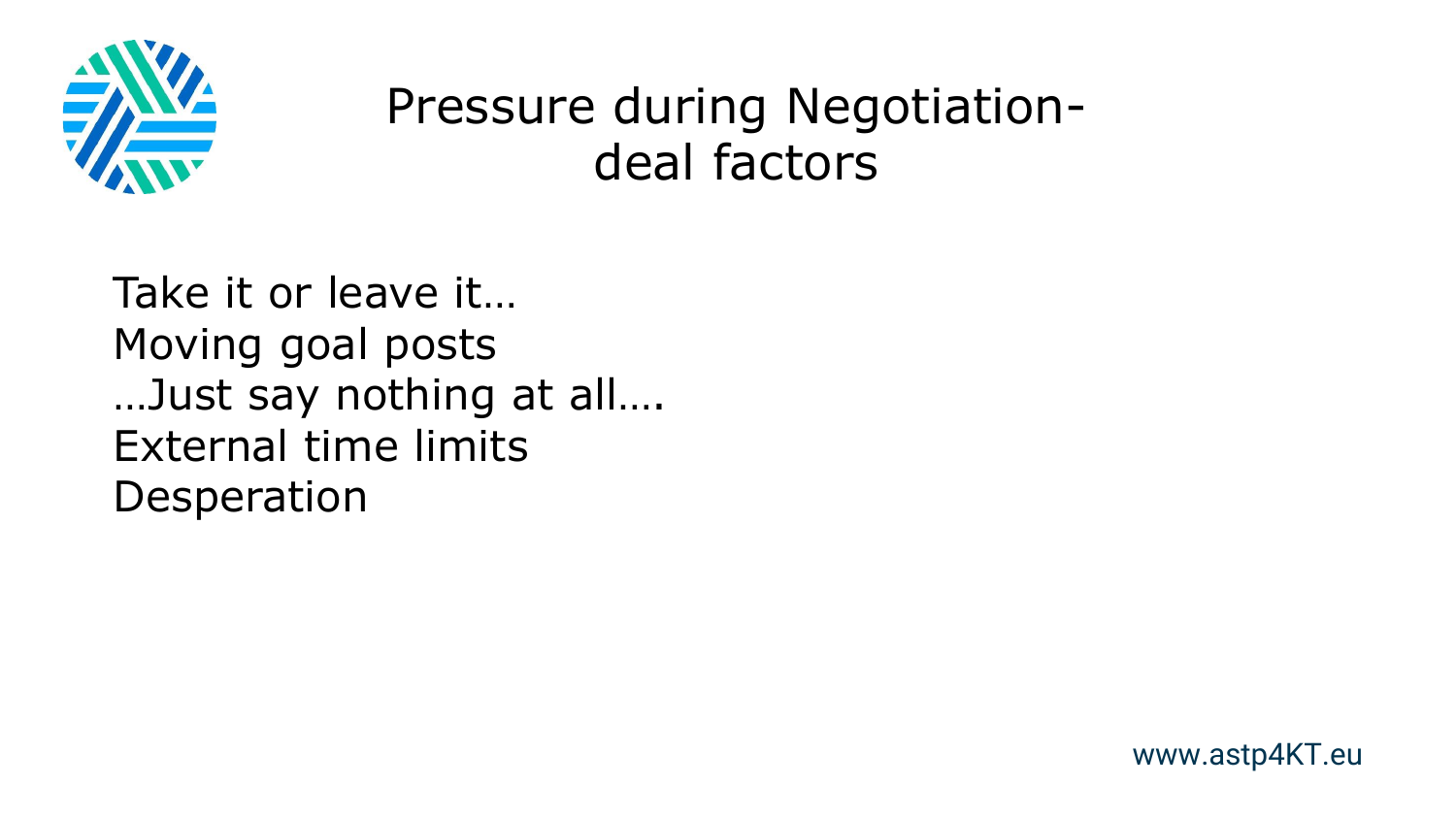

# Pressure during Negotiation-Political factors

Institutional Regional Academic Conflict of Interest

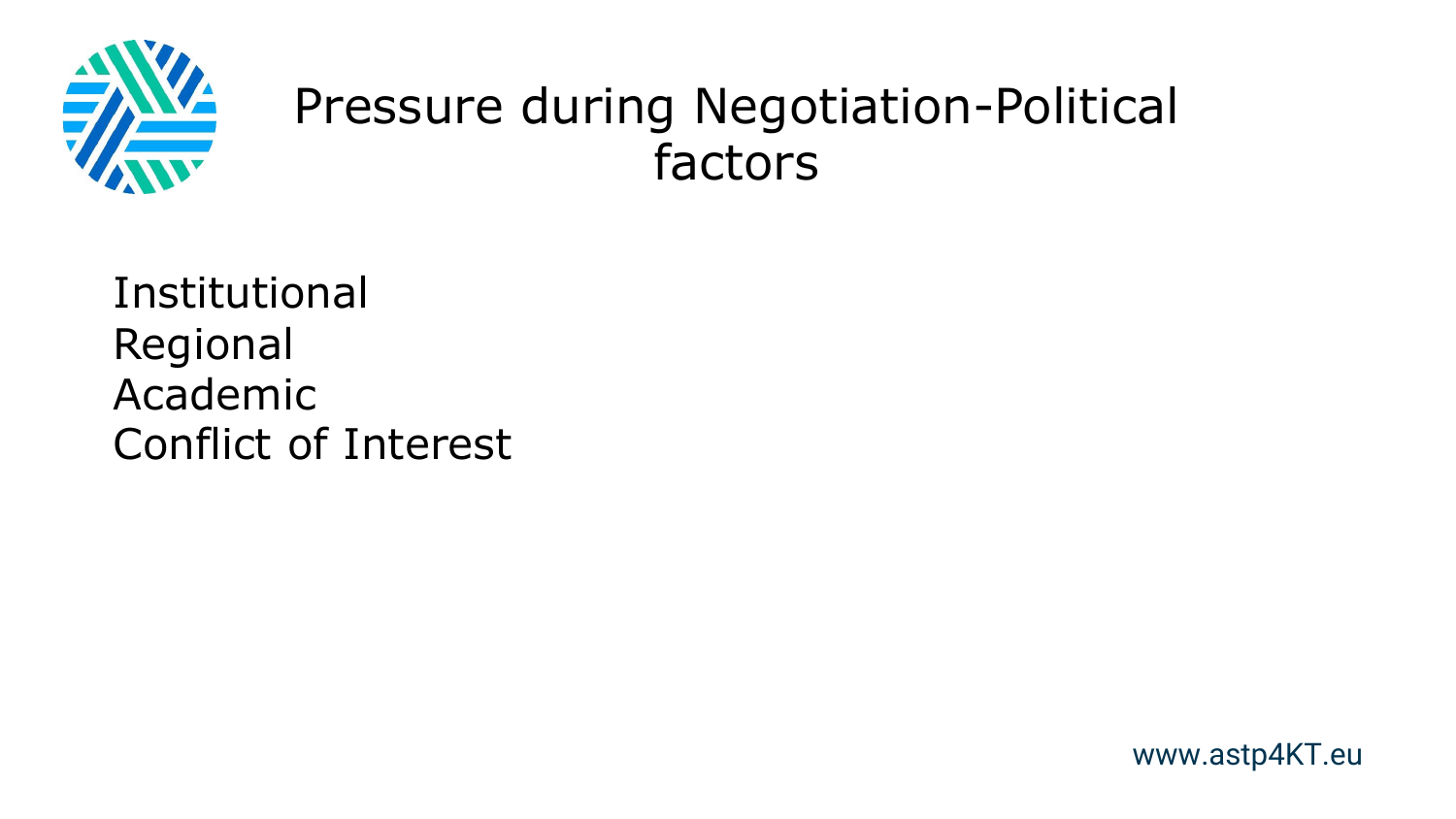

# After the Fact – Living with the Deal?



Hello- I am your new Licensee Failure to perform Oops – was that our IP? Can we have our cash back? Not monitoring licensees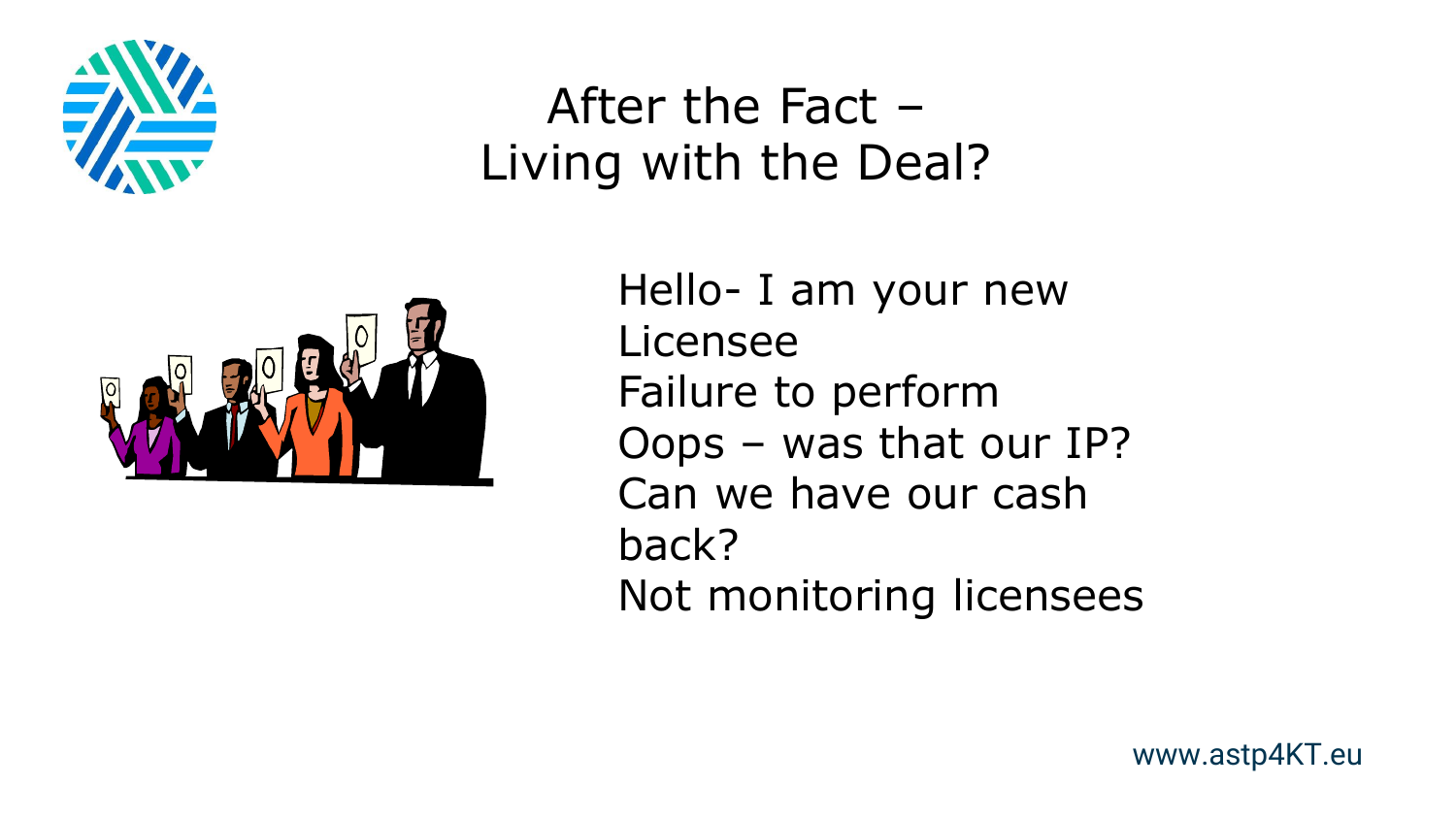

#### Words words words....



Agreements to agree Milestone triggers Royalty basis Selling the whole university Joint inventorship Bad Performance?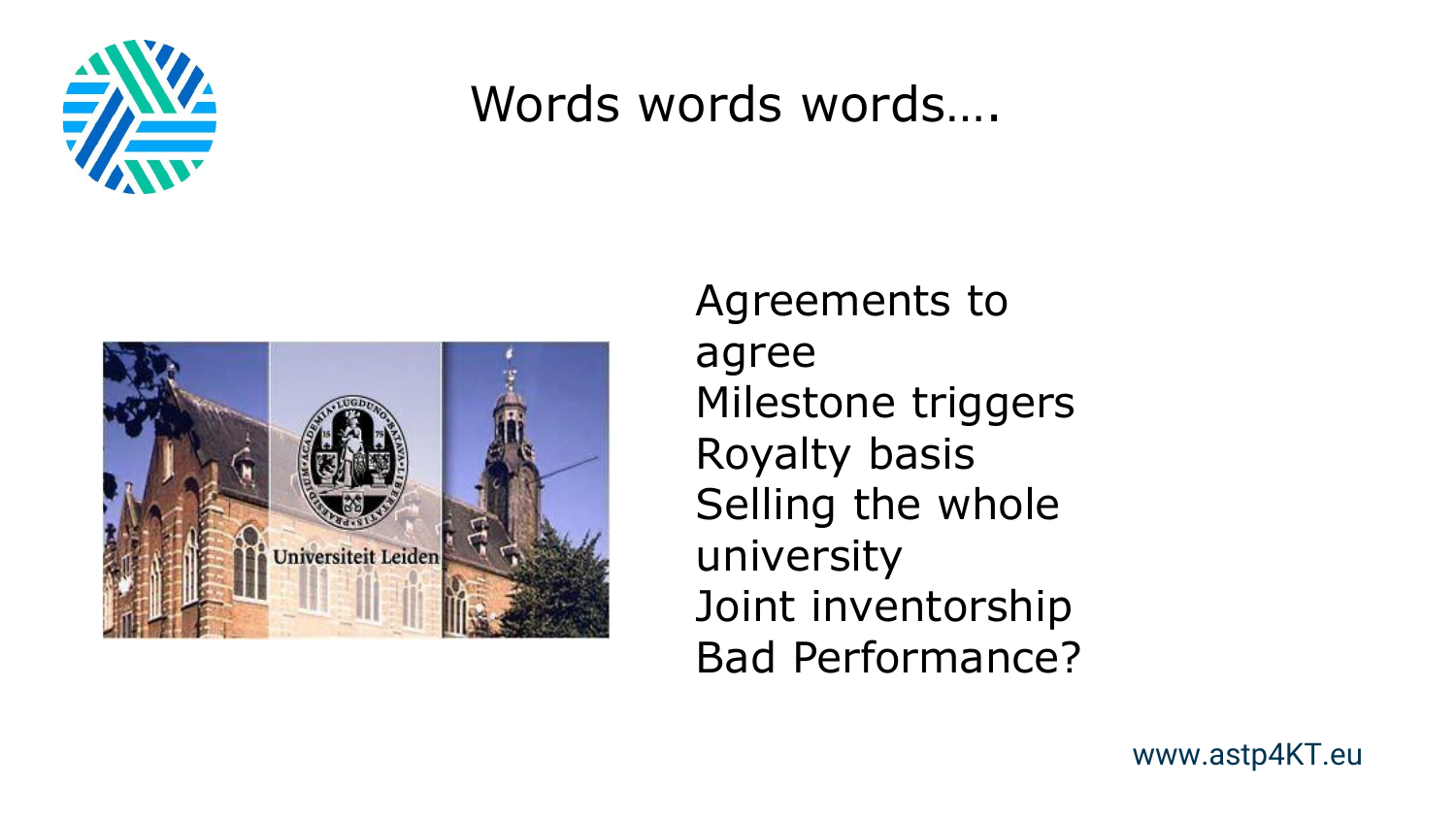

### Words words……

Mutual consensus ( are we speaking the same language?) Deliberately differing intent (shall? will?) Governing law( the Californian example) Background IP ( by time or field?) Conditions- suspensive? Time limited? Exclusive rights ( or do we mean sole? or nonexclusive?)

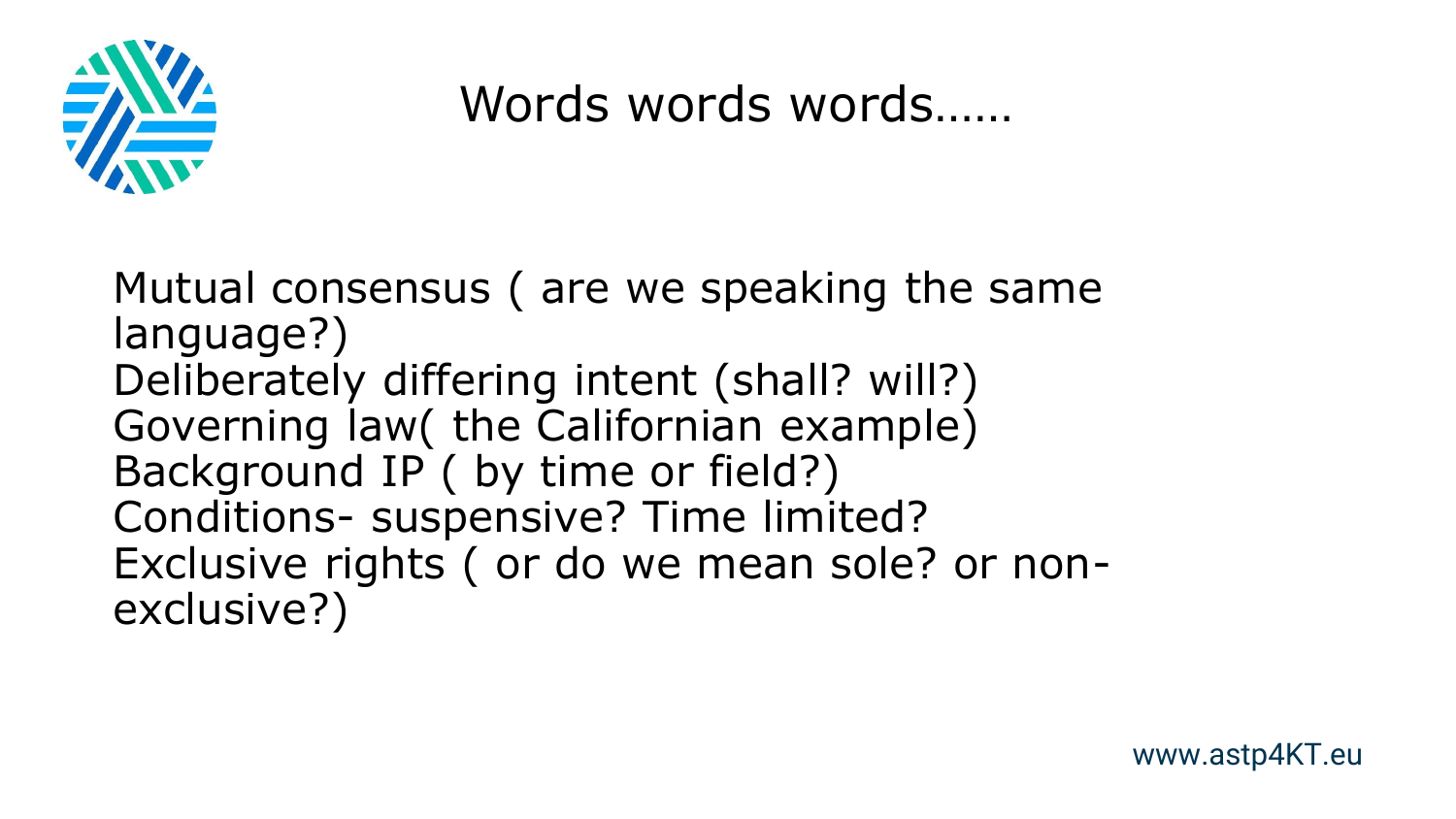

# Daylight Robbery



Breaching confidentiality Deliberately breaking agreements Taking IP Royalty fraud Selling the licence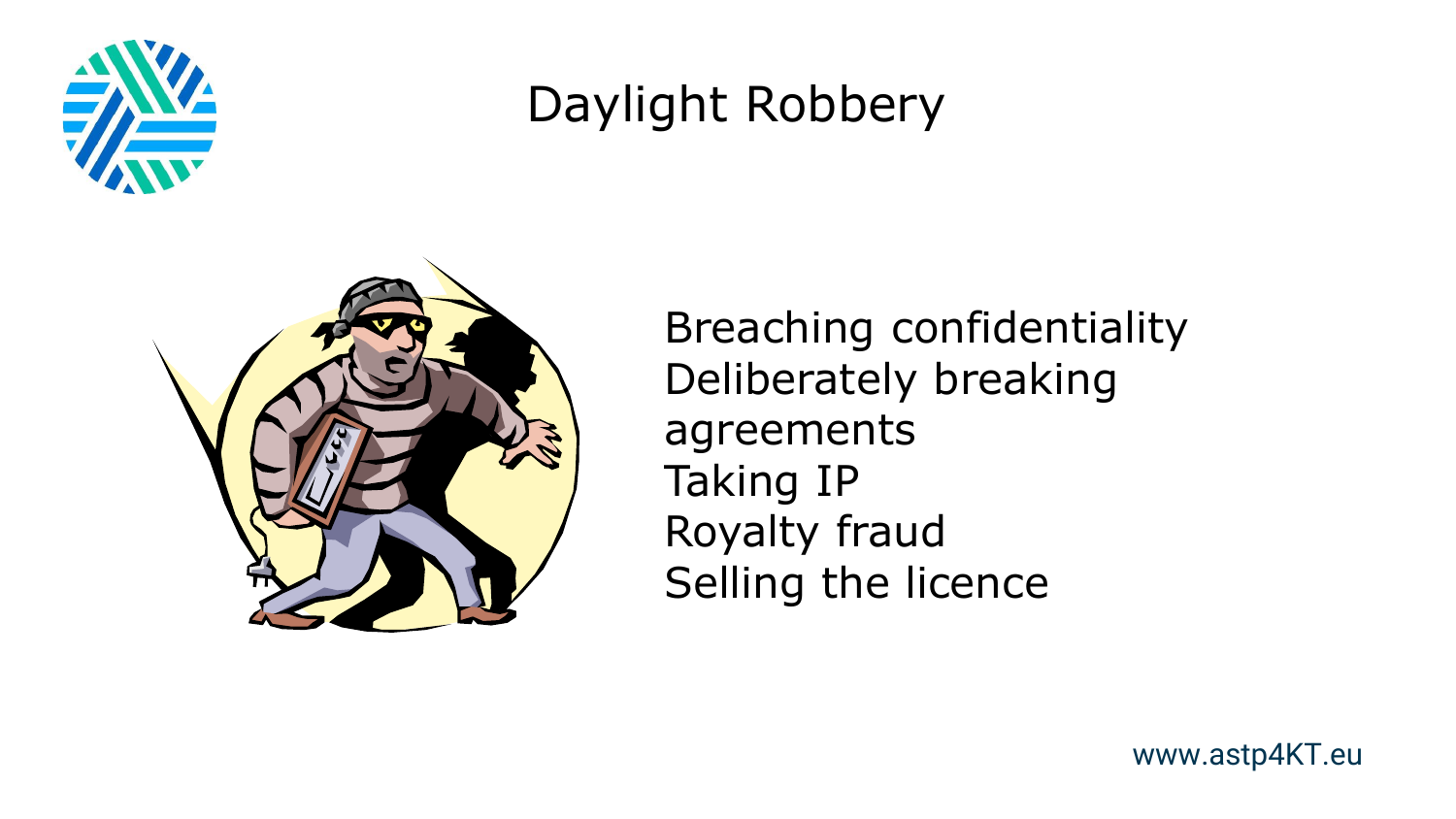

# Lessons Learnt

www.astp4KT.eu There are different standards of "fairness"- ''do as you would be done to'' A deal is a relationship, so bear the future in mind People change during a deal – and their interpretations Organizations can change during a deal Negotiate as a team Be explicit about what the deal is meant to do and ensure the contract spells it out (use a good lawyer?) Never a dull moment!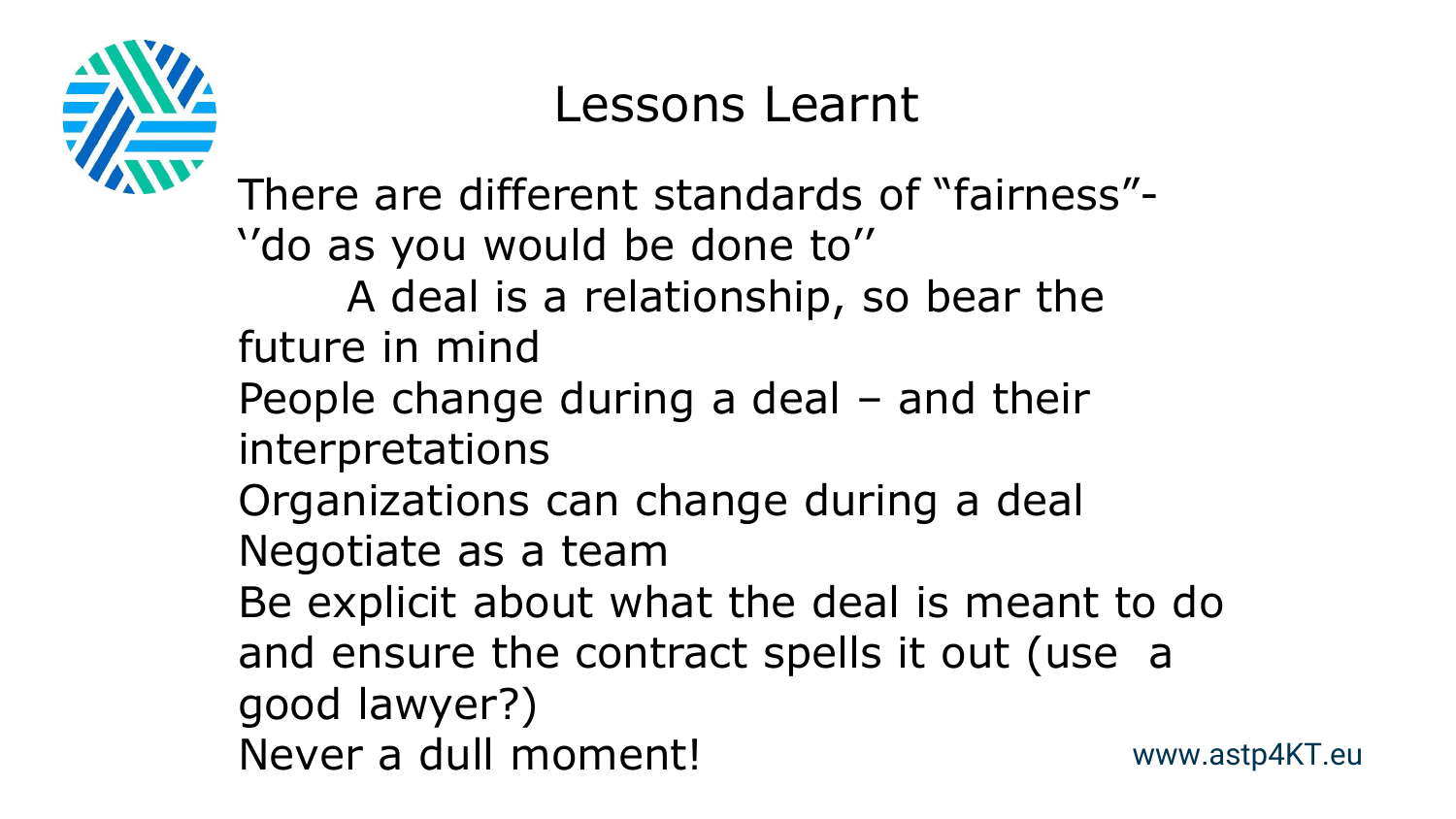# Who is ASTP?

- Mission: By promoting and professionalising knowledge transfer practice, the association aims to enhance the impact of public research on society and the economy.
- Members: 1000 + individuals from 53 countries, 650 institutions
- National Associations Advisory Council (NAAC) delivers input from 29 different countries